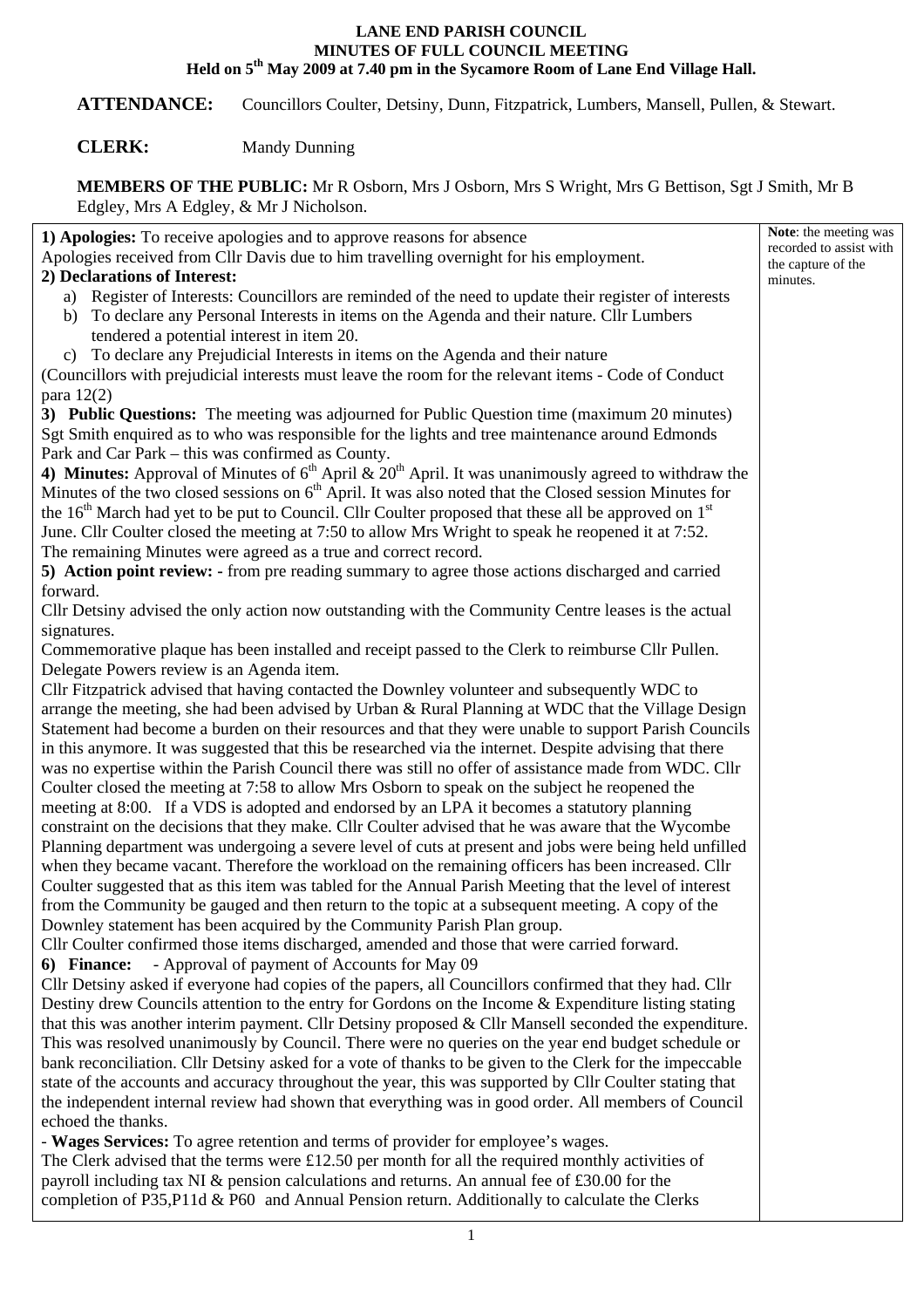| Annual salary for budgetary purposes and the Clerks pay review preparation for a further £10 each.<br>These figures are subject to annual review. The Clerk advised that these figures were less than those |                                                    |
|-------------------------------------------------------------------------------------------------------------------------------------------------------------------------------------------------------------|----------------------------------------------------|
| paid in 2005.                                                                                                                                                                                               | <b>Action:</b> Clerk to write<br>and confirm       |
| Cllr Detsiny proposed that Council accept the payroll service as detailed and also that Council should                                                                                                      | acceptance. Done                                   |
| be grateful to the provider. This was seconded by Cllr Stewart and unanimously agreed by Council.                                                                                                           |                                                    |
| - HSBC Deposit Bond: To agree to utilise for longer term investments.                                                                                                                                       |                                                    |
| The proposal to invest £50,000 for 3mths in a HSBC High Interest Deposit Bond to ensure the funds                                                                                                           |                                                    |
| were secure and detached from Councils other funds was made by Cllr Detsiny and seconded by Cllr                                                                                                            |                                                    |
| Stewart, this was agreed unanimously by Council.                                                                                                                                                            |                                                    |
| - Old Computer: Agree disposal arrangements.                                                                                                                                                                |                                                    |
| The Clerk confirmed that this had been removed from the asset register in accordance with the<br>Accounts and that the hard drive had been wiped. The suggestion was that it be offered to the Elim         |                                                    |
| Centre for use with their Oasis project. This was proposed by Cllr Mansell & seconded by Cllr Dunn                                                                                                          |                                                    |
| and resolved by Council.                                                                                                                                                                                    | Action: Clerk to deal.<br>Done.                    |
| 7) Children's Play Area: To receive a report from Cllr Fitzpatrick.                                                                                                                                         |                                                    |
| Cllr Fitzpatrick advised that she and Mrs Osborn, as part of the Community group, had met with Amy                                                                                                          |                                                    |
| Ryan Green Space Partnership Officer WDC on 8 <sup>th</sup> April, she gave an overview of the current state and                                                                                            |                                                    |
| situation of the play area, a copy of the report is associated with these Minutes. She asked Council to                                                                                                     |                                                    |
| perhaps consider in the future the refurbishment of this play area to upgrade and improve the area as a                                                                                                     |                                                    |
| whole. Council agreed to note the report and include this as a possible project once the capital funds                                                                                                      |                                                    |
| come through.                                                                                                                                                                                               |                                                    |
| 8) Parish Plan Groups: Confirmation of Council lead role representatives (interim arrangements)                                                                                                             |                                                    |
| Business – Cllr Coulter, Community – Cllr Davis, Highways – Work on hold, Environment & Planning                                                                                                            | Note: next                                         |
| Cllr Coulter, Communications - Cllr Detsiny. These will be realigned once the new Committee                                                                                                                 | <b>Community Meeting</b><br>is 26/5 at Grouse $\&$ |
| structure is properly in place.                                                                                                                                                                             | Ale                                                |
| 9) Committee Remits: To receive draft proposals on revised Committee Remits.                                                                                                                                |                                                    |
| Cllr Coulter circulated a hard copy of the paper three members of Council had input to, with regard to                                                                                                      |                                                    |
| the delegated powers and how the Committees should operate. He asked for members to review and<br>consider this and return with comments and observations by $19th$ May. Those responses would be           | <b>Action: All</b>                                 |
| consolidated and then a firm proposal put to Council in June.                                                                                                                                               |                                                    |
| 10) Committee Chairs/Vice Chairs: To agree interim arrangements prior to endorsement of item 9 in                                                                                                           |                                                    |
| Council agreed that should it be necessary to convene a Youth & Community or Open Spaces<br>June.                                                                                                           |                                                    |
| Committee that Cllr Stewart & Cllr Mansell respectively would act as the emergency chair persons.                                                                                                           |                                                    |
|                                                                                                                                                                                                             |                                                    |
|                                                                                                                                                                                                             |                                                    |
| 11) Cadmore End Drainage: To receive and endorse Cllr Stewart's 'statement of works' & agree next<br>steps. Cllr Stewart confirmed the specification had been raised with two scenarios a 5 year plan and a |                                                    |
| 50 year plan the difference being the ability to handle a flood in that period of time, with the Chilterns a                                                                                                |                                                    |
| 50 year plan would not be likely to be needed but it was standard in the industry to approach it in this                                                                                                    |                                                    |
| manner. Cllr Stewart is to provide the Clerk with details of three contractors and the Clerk will include                                                                                                   | <b>Action:</b> Cllr Stewart                        |
| also two others to go to tender. The Council noted receipt of the document, and that Cllr Stewart and                                                                                                       | & Clerk                                            |
| some other supporting members would need to be available to host a public consultation. Cllr Stewart                                                                                                        |                                                    |
| stressed the need for speed in this matter if the works were to go ahead in July.                                                                                                                           |                                                    |
| 12) WDALC Representatives: To agree representatives going forward and payment of fees.                                                                                                                      |                                                    |
| Council resolved that Cllrs Coulter, Mansell & Pullen should be representatives and that if any were                                                                                                        |                                                    |
| not available then other members would attend on a rotating basis.                                                                                                                                          |                                                    |
| 13) Member of the public Enquiry regarding Parking: To agree response.                                                                                                                                      |                                                    |
| The Clerk advised that she had received a communication from a non parishioner as to the status of a                                                                                                        | <b>Action:</b> Cllrs Coulter                       |
| piece of land in the village centre, and whether it was for Community parking. Council resolved that                                                                                                        | & Detsiny. Done                                    |
| Cllrs Coulter and Detsiny would confer and agree on a form of words of a letter in reply.                                                                                                                   |                                                    |
| 14) Open Spaces Committee: To identify outstanding batons items to pass to new Committee Chair<br>once appointed. Cllr Lumbers advised that there is a considerable amount of work to be undertaken on      | Note: The Clerk has                                |
| Moorend Common, which is the main objective. He advised that the MCCC minutes contained a                                                                                                                   | subsequently been                                  |
| number of actions and a copy of these is with the Clerk, which included Open Days for the Common                                                                                                            | advised that the                                   |
| which will be the responsibility of the new Chair. He also supplied a copy of a job description for the                                                                                                     | documents referred to<br>are out of date for a     |
| Commons Warden. Cllr Lumbers confirmed that he intended to remain involved with the Committee in                                                                                                            | number of reasons.                                 |
| their endeavours.                                                                                                                                                                                           |                                                    |
| 15) Youth & Community Committee: To identify outstanding batons items to pass to new                                                                                                                        |                                                    |
| Committee Chair once appointed. Cllr Fitzpatrick advised that the areas outstanding had been covered                                                                                                        |                                                    |
| already in other Agenda items.<br>16) Clerks Report: including Correspondence and Reports received. List as pre-reading, which are                                                                          |                                                    |

The Clerk advised there were three extra items to bring to Council attention since circulating the pre-